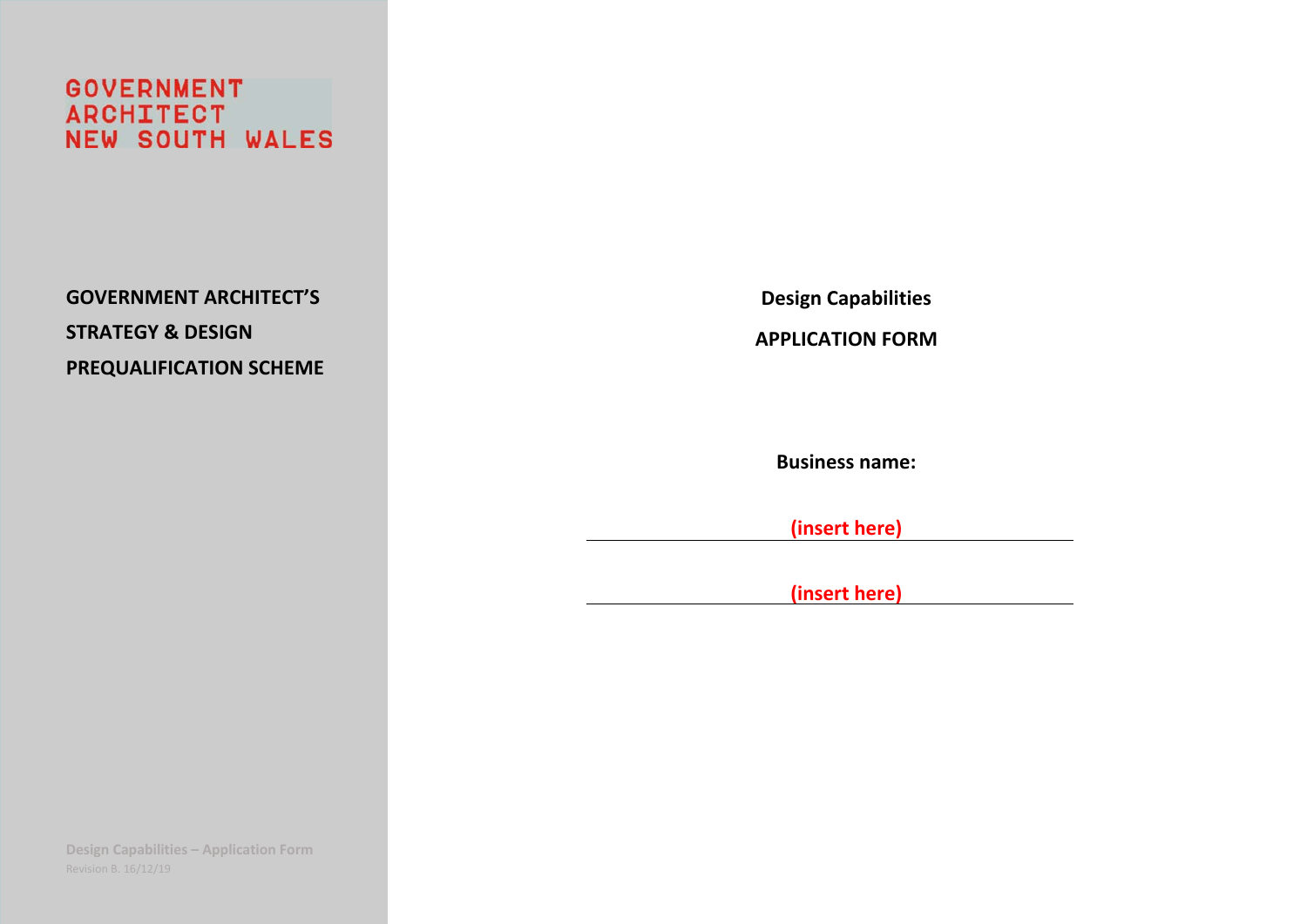# **SCHEME CAPABILITIES**

Please tick the capability/capabilities applied for. If you tick more than one capability, you will need to provide additional project examples to support each capability.

# **OFFICE PROFILE**

In this section, please describe the values and attributes of your office. You should consider in your response, how your firm will contribute effectively within the government environment.

**Which design capability (or capabilities) is your firm applying for?** 

| 1. | <b>DESIGN</b>                   |  |
|----|---------------------------------|--|
|    | Architecture<br>a)              |  |
|    | Urban design<br>b)              |  |
|    | Landscape architecture<br>c)    |  |
|    | <b>Emerging Practices</b><br>d) |  |
|    |                                 |  |

**What is your firm's work ethos? Describe your core capabilities and values.** 

#### (maximum 75 words)

What is your firm's design methodology? How does this approach add value to a project? **How does it lead to good design?** 

(maximum 75 words)

**How does your team work with diverse stakeholder groups? What are your skills and attributes that contribute to successful collaboration?** 

(maximum 75 words)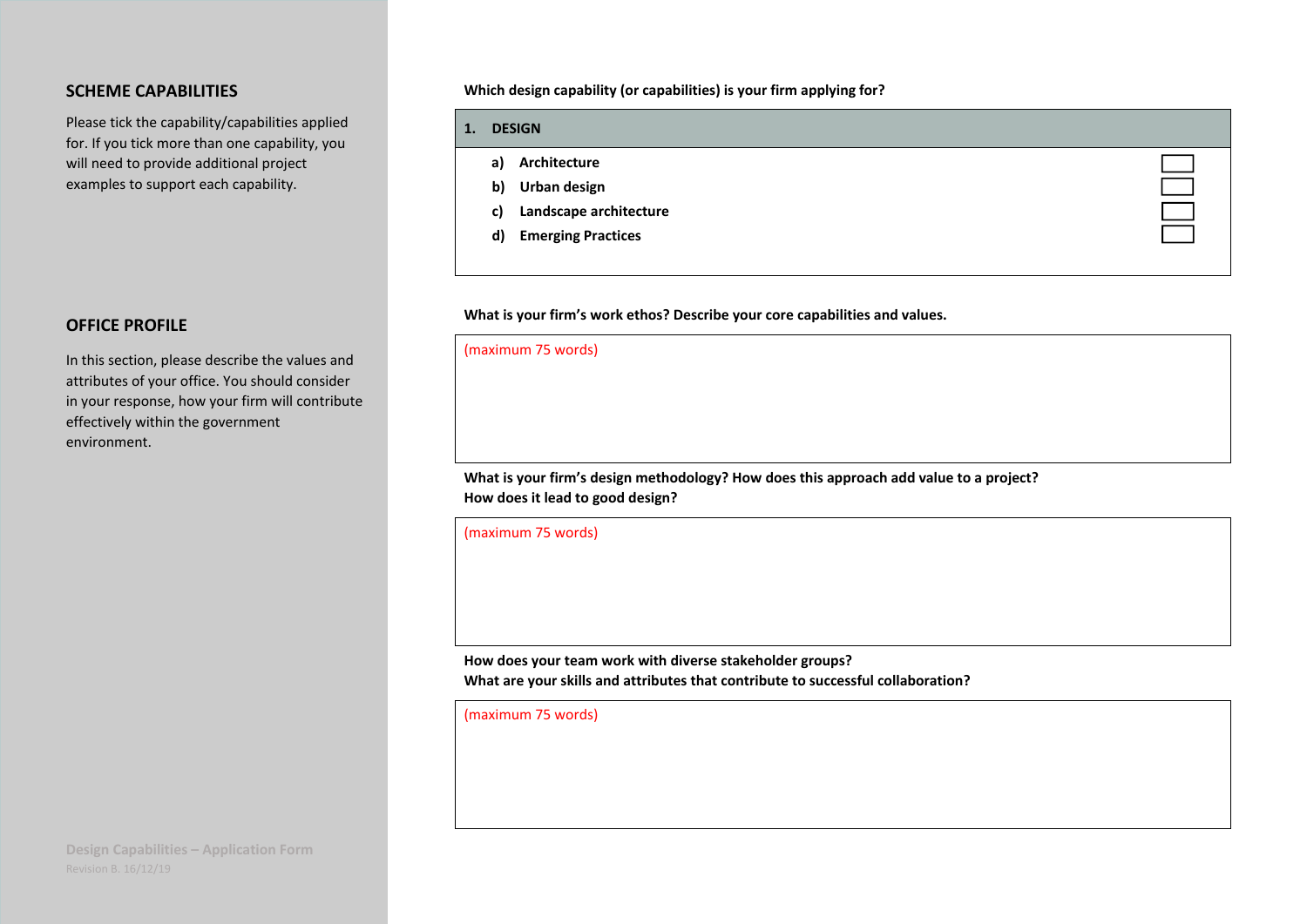# **TYPE OF PROJECTS**

Tick the project typologies that your office has experience with. Estimate the percentage of projects undertaken in your office for each typology.

# **Type of Project (Office Experience)**

| <b>Tick</b> | %                                             | Abbrey.           | <b>Typology</b>                | <b>Examples</b>                                                                       |
|-------------|-----------------------------------------------|-------------------|--------------------------------|---------------------------------------------------------------------------------------|
|             |                                               | <b>Health</b>     | <b>Health and Science</b>      | Medical Centre, Hospital, Laboratories                                                |
|             |                                               | <b>Education</b>  | <b>Educational facilities</b>  | Schools (Private/Public), Tertiary Institutions, TAFE                                 |
|             |                                               | Sport/Rec.        | Sport and Recreation           | Sport stadiums, Entertainment venues                                                  |
|             |                                               | Cultural          | <b>Cultural Facilities</b>     | Libraries, Theatres, Religious Institutions, Arts festivals<br>and venues, public art |
|             |                                               | <b>Local Park</b> | Local park facilities          | Planting, access, signage, amenities, playgrounds,                                    |
|             |                                               | <b>Nat Park</b>   | National park facilities       | Coastal tracks, bridges, tourist accommodation, bush<br>regeneration programs         |
|             |                                               | <b>Justice</b>    | Justice Facilities             | Courts, Police, Juvenile Justice, Corrections                                         |
|             | <b>Heritage</b><br><b>Heritage Facilities</b> |                   |                                | Adaptive reuse, heritage restoration                                                  |
|             |                                               | <b>Defence</b>    | <b>Defence Facilities</b>      | Munitions depot, Training campus                                                      |
|             |                                               | <b>Transport</b>  | <b>Transport Facilities</b>    | Airport, Bus interchange, Train Station                                               |
|             |                                               | <b>Res</b>        | Single dwellings               | Single dwelling and low rise residential                                              |
|             |                                               | <b>Multi Res</b>  | <b>Residential Apartment</b>   | Medium/high rise apartment development                                                |
|             |                                               | <b>Commercial</b> | Commercial                     | Retail, Industrial                                                                    |
|             |                                               | Urban             | <b>Precinct Masterplanning</b> | Town Centre Revitalisation, Urban Renewal                                             |
|             |                                               | Other             |                                | (Please specify)                                                                      |

#### **Professional and Industry Awards**

(maximum 100 words)

#### **AWARDS**

List here the key industry awards that your firm has achieved within the last 5 years. Please use bullet points and include:

- ‐Year of award
- ‐Name of award
- ‐Category
- ‐Project (if applicable)

**Design Capabilities – Application Form**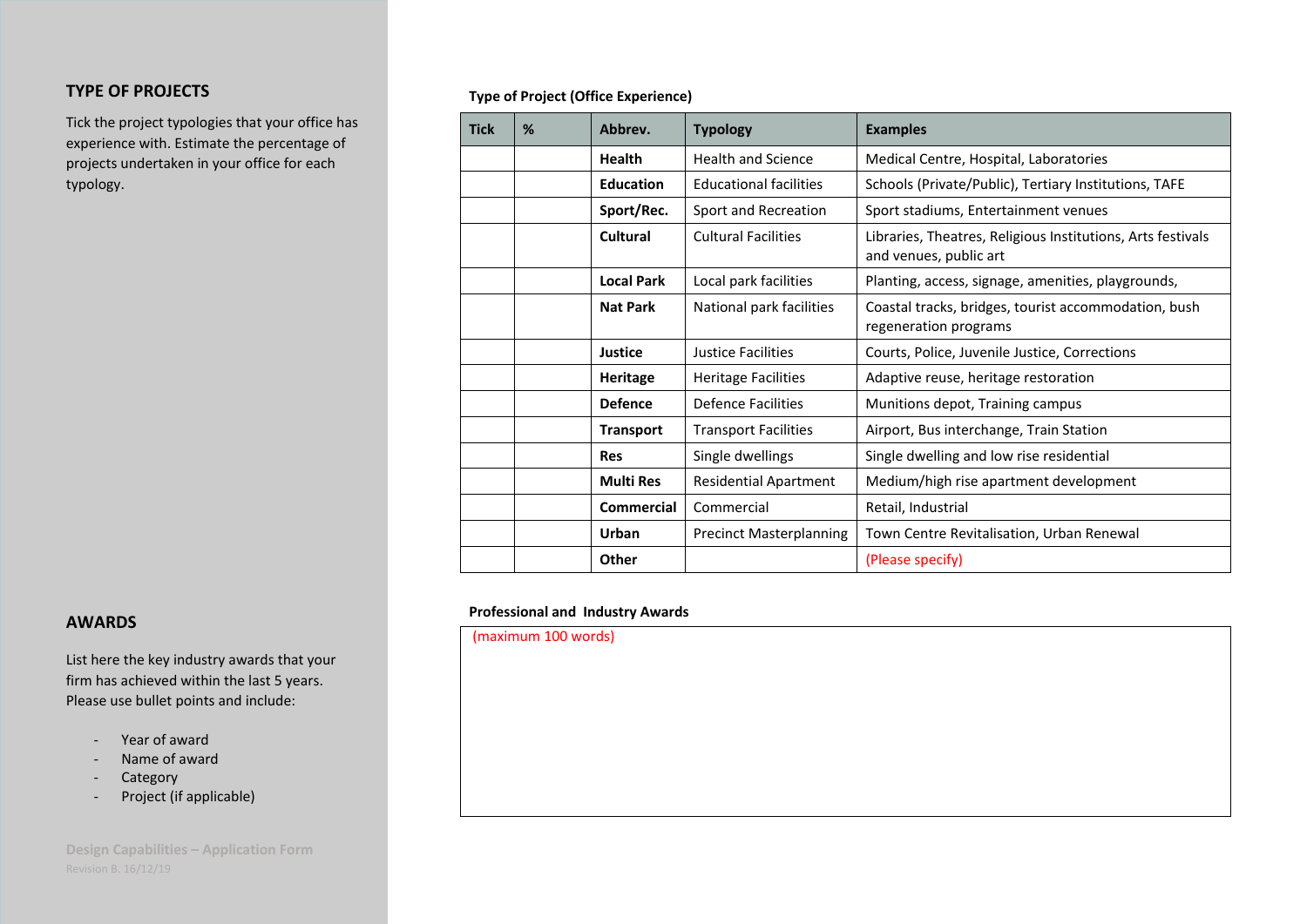## **KEY PERSONNEL**

#### **Evaluation Criteria 10.1 (a) as per Scheme Conditions**

List key personnel working within your office including directors, team leaders, specialist staff. Include any relevant qualifications or professional memberships, including any nominated and/or registered professionals.

Please note that CV's are not required as part of this application but may be requested by buyers on a project‐by‐project basis.

| <b>Name</b> | <b>Position</b> | <b>Qualifications &amp; Membership Details</b> | <b>Key Capability</b><br>e.g. Design -<br>a) Architecture |
|-------------|-----------------|------------------------------------------------|-----------------------------------------------------------|
|             |                 |                                                |                                                           |
|             |                 |                                                |                                                           |
|             |                 |                                                |                                                           |
|             |                 |                                                |                                                           |
|             |                 |                                                |                                                           |

#### **Nominated Hourly Rates**

**Nominated Key Personnel** 

| <b>Nominated Work Category</b><br>e.g. Design b) Urban Design | <b>Level of Personnel/Position</b><br>(e.g. Partner, Lead Architect) | \$ Per Hour |
|---------------------------------------------------------------|----------------------------------------------------------------------|-------------|
|                                                               |                                                                      |             |
|                                                               |                                                                      |             |
|                                                               |                                                                      |             |
|                                                               |                                                                      |             |
|                                                               |                                                                      |             |

## **HOURLY RATES**

#### **Evaluation Criteria 10.1 (h) as per Scheme Conditions**

The hourly rates specified in this application shall remain fixed for an initial 24‐month period. After that time, an application may be made by a Service Provider in accordance with the Scheme Conditions to change the hourly rates specified in an application.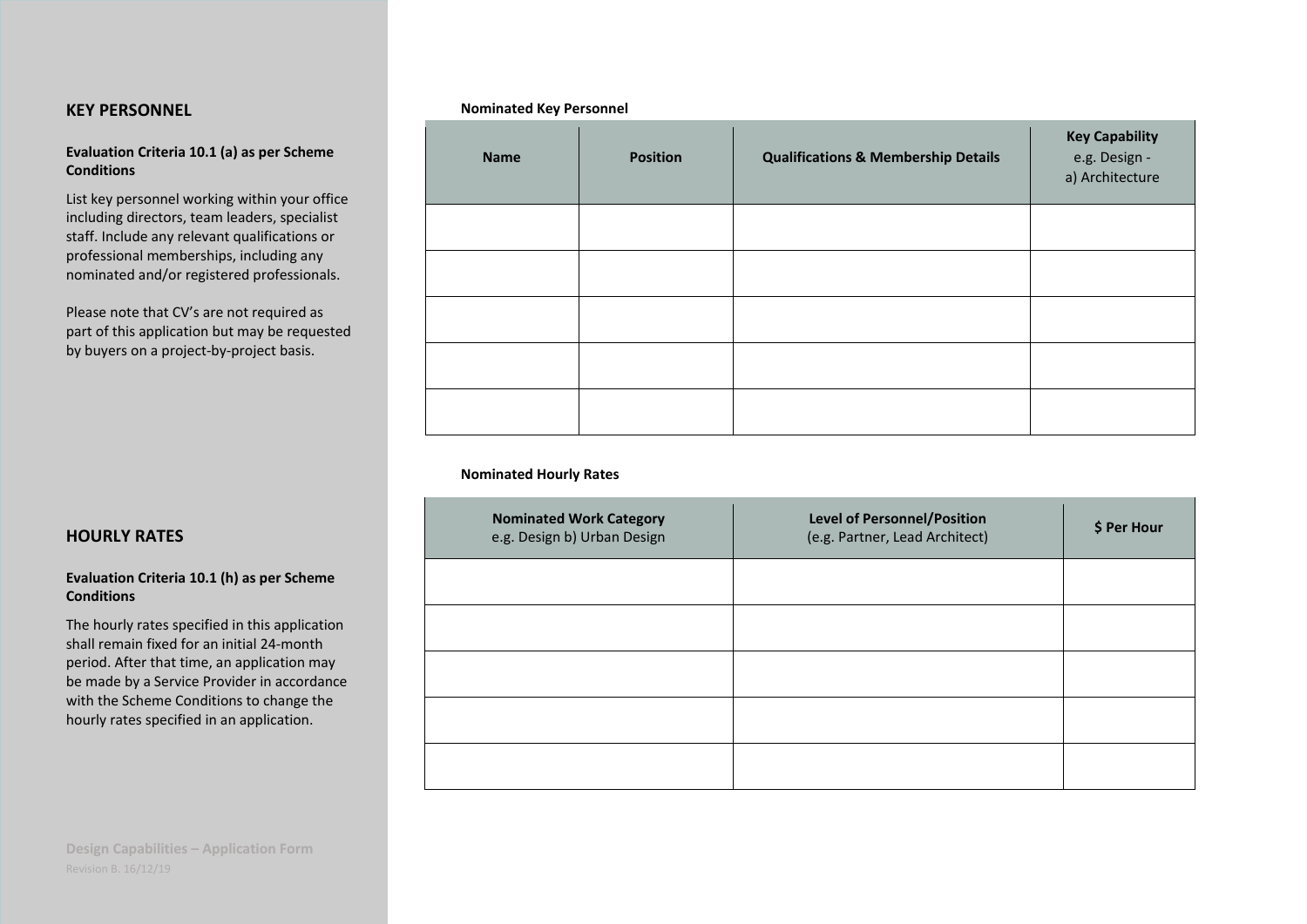#### **(Insert project name here)**

#### **(Insert project name here)**

#### **Capability applied for (please tick):**

|        | Architecture              |  |
|--------|---------------------------|--|
| Design | Urban Design              |  |
|        | Landscape Architecture    |  |
|        | <b>Emerging Practices</b> |  |

#### **Project typology (please tick):**

| Health            | Defence         | Res              |
|-------------------|-----------------|------------------|
| Education         | Transport       | <b>Multi Res</b> |
| Sport/Rec.        | Justice         | Comm             |
| Cultural          | Heritage        | Urban            |
| <b>Local Park</b> | <b>Nat Park</b> | Other            |

#### **Project scope (please tick completed stages):**

| Feasibility                      |  |
|----------------------------------|--|
| <b>Business Case</b>             |  |
| <b>Concept Design</b>            |  |
| <b>Site Master Plan</b>          |  |
| <b>Development Application</b>   |  |
| Design Development               |  |
| <b>Design Documentation</b>      |  |
| <b>Construction Advice</b>       |  |
| <b>Contract Administration</b>   |  |
| Defects Inspection               |  |
| <b>Post Occupancy Evaluation</b> |  |

**Design Capabilities – Application Form** 

#### **Project Example 1 – Overview**

| <b>Client Contact:</b>                                 | Name: |            |                        | Tel: |            |
|--------------------------------------------------------|-------|------------|------------------------|------|------------|
| <b>Client Organisation:</b>                            |       |            |                        |      |            |
| <b>Project Duration and</b><br><b>Completion date:</b> |       |            |                        |      |            |
| <b>Building Contract Value:</b>                        |       | (incl GST) | <b>Engagement Fee:</b> |      | (incl GST) |

**Project:** Provide a short description of the project, including the site context, scope and design outcomes. You may consider how the project meets one or more of the 7 objectives of Better Placed.

(maximum 75 words)

Process: Describe how your firm approached this project. How was complexity managed during the process? How did you respond to or enhance the client's brief?

(maximum 75 words)

**People:** Describe how your team engaged with the client and stakeholders. How did you mitigate risk? Did you manage conflict? How did the project respond to the needs of the client and the community?

(maximum 75 words)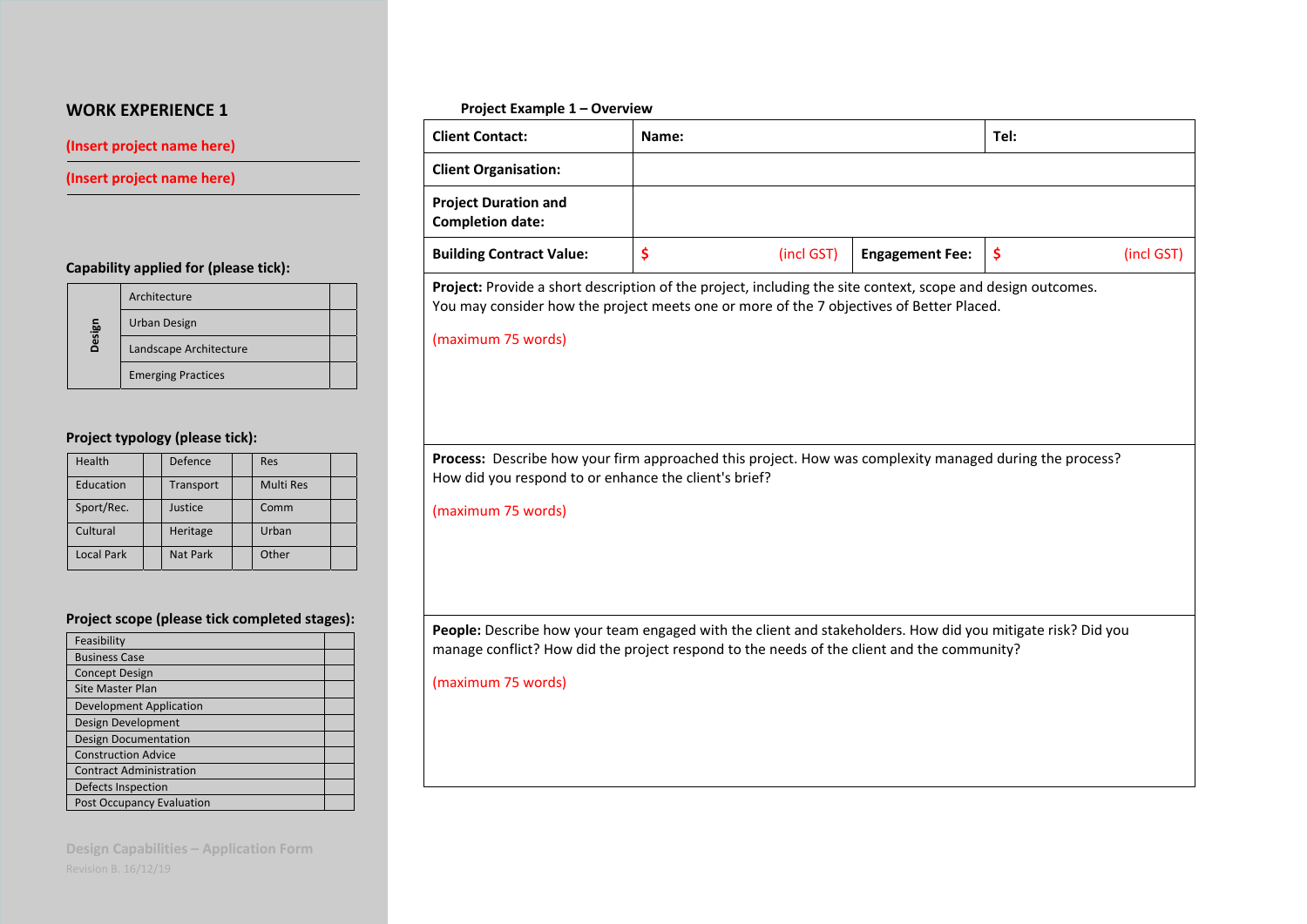**(Insert project name here)** 

### **(Insert project name here)**

**General Note**: Please provide drawings and images of your project. This should include plans, sections and elevations, and at least one drawing or view that shows how the project relates to the broader site context.

**Format note:** Applicants can replace these sheets with their own branded sheets. The format required is A4 landscape orientation, and the number of sheets must not exceed the number provided in this application form.

### **WORK EXPERIENCE 1 – SITE CONTEXT**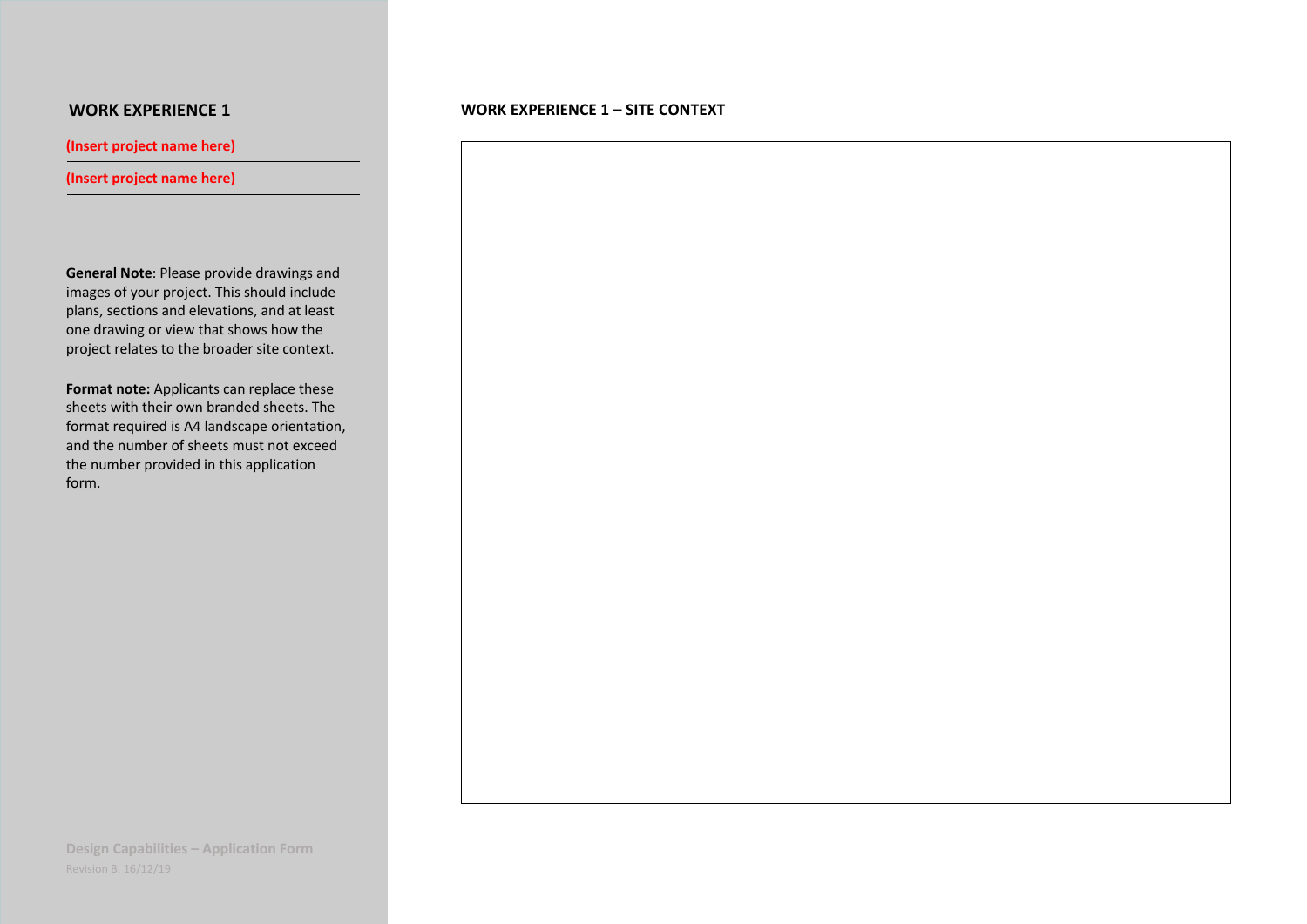# **WORK EXPERIENCE 1 – KEY DRAWINGS**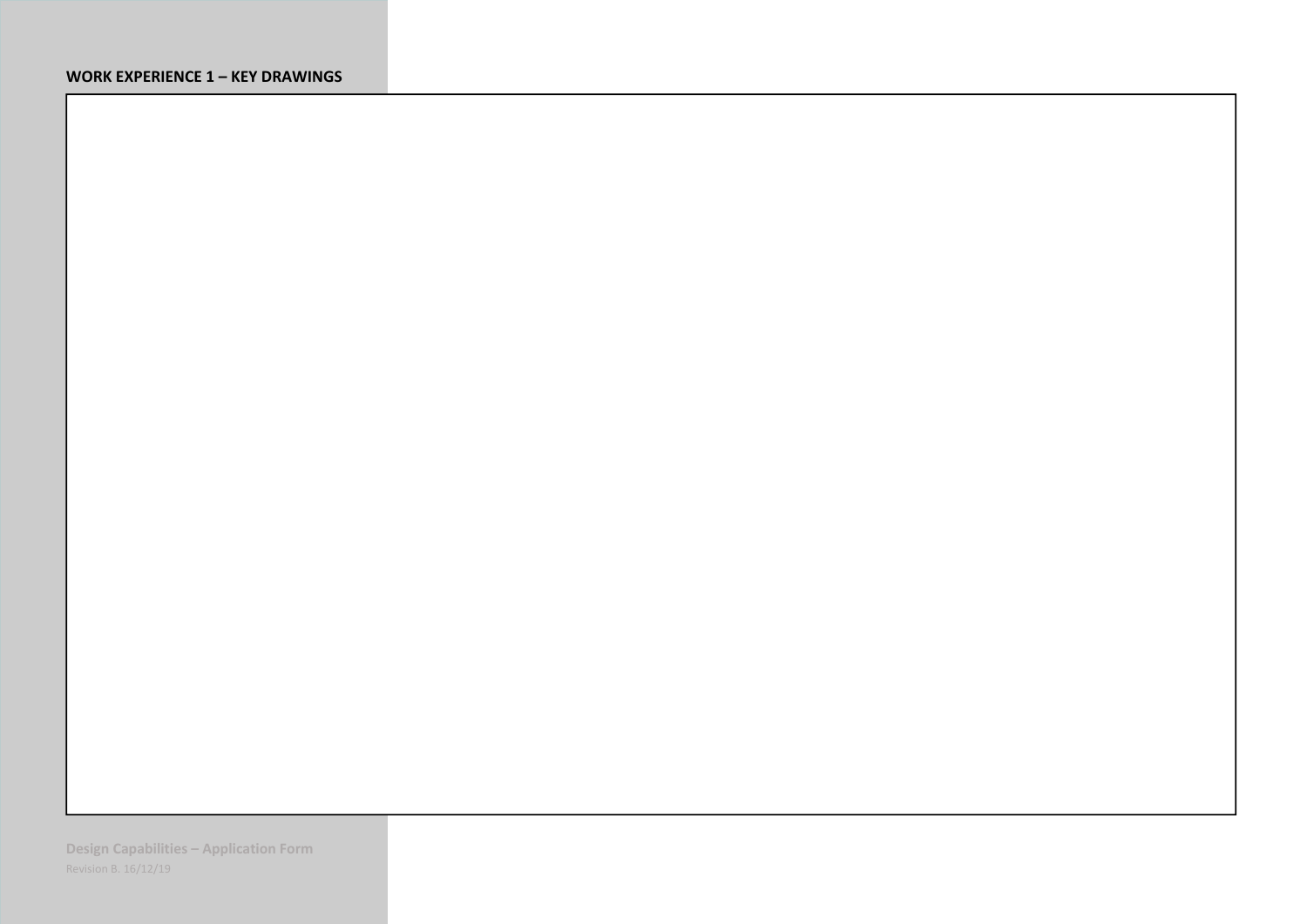## **WORK EXPERIENCE 1 – DRAWINGS OR IMAGES**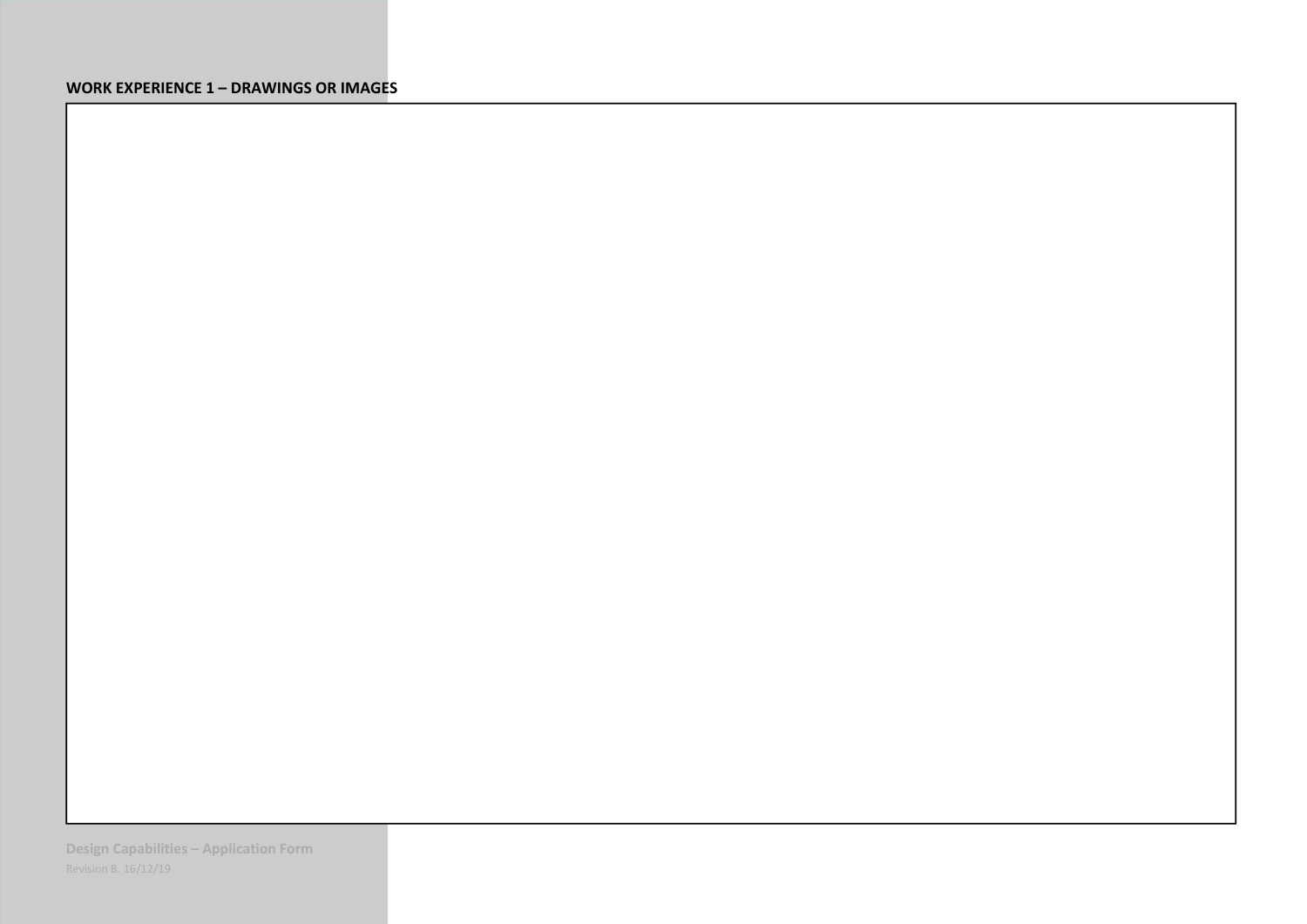## **WORK EXPERIENCE 1 – PROJECT IMAGES**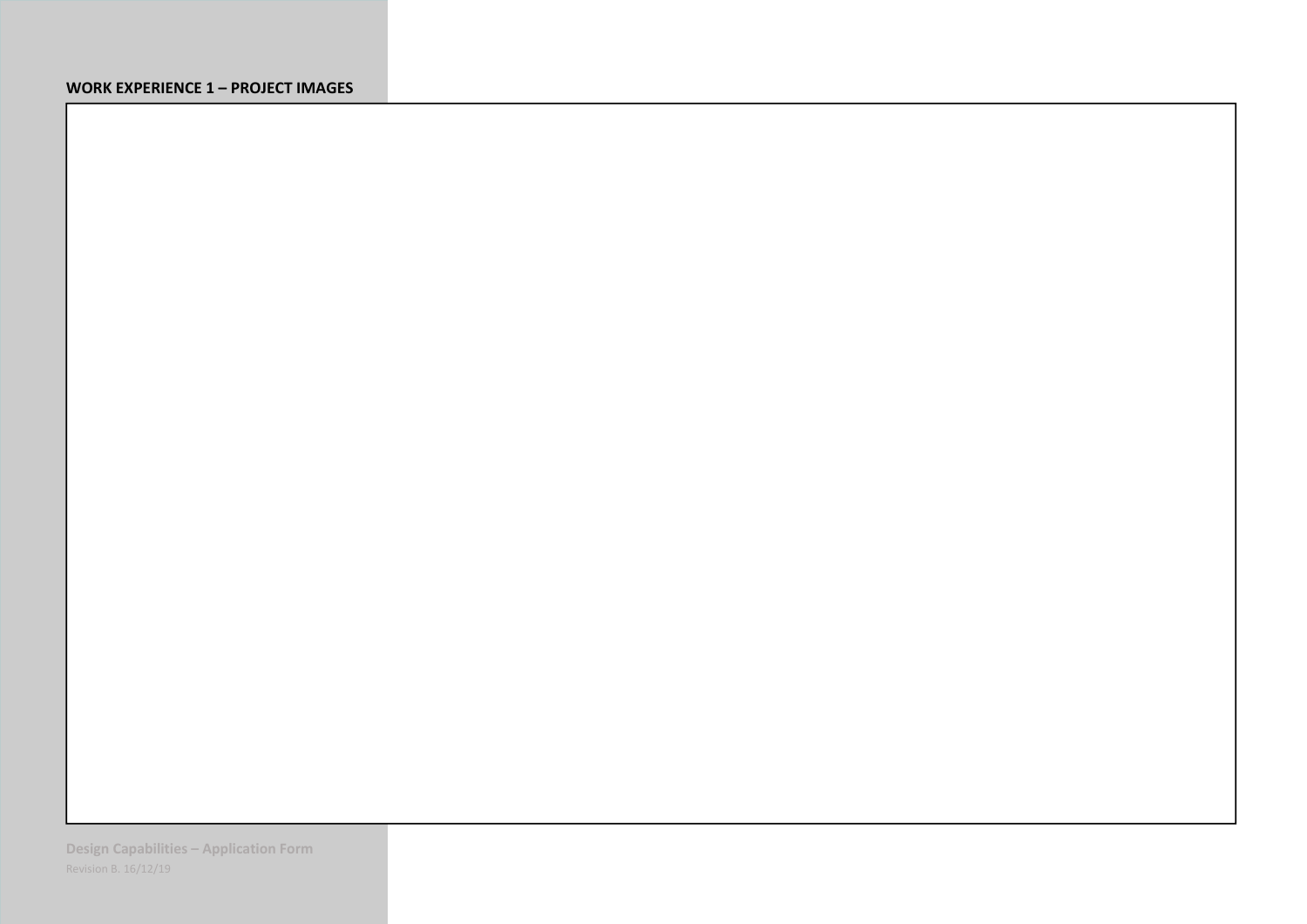# **CLIENT REFERENCE 1**

**Project name: (Insert here)**

**Client name: (Insert here)** 

**Client Organisation: (Insert here)**

| Client mobile No: (Insert here) |  |  |
|---------------------------------|--|--|
|---------------------------------|--|--|

**Client signature: (Insert here)**

As the client who paid for this service, did the Service provider meet your expectations?

| Did the service provider meet your expectations in the following areas?                                                                                                                      |            | $U =$ Unsatisfactory $M =$ Marginal A =<br>Acceptable $G = Good S = Superior$ |  |           |   |   |  |
|----------------------------------------------------------------------------------------------------------------------------------------------------------------------------------------------|------------|-------------------------------------------------------------------------------|--|-----------|---|---|--|
|                                                                                                                                                                                              | N/A        | U                                                                             |  | M A       | G | S |  |
| Requirements: Demonstrated understanding of your needs and project requirements                                                                                                              |            |                                                                               |  |           |   |   |  |
| Time Management: Kept the project on time to achieve milestones, overcome delays and<br>report progress within the planned time frame                                                        |            |                                                                               |  |           |   |   |  |
| Cost: Met agreed budget. Actual cost did not exceed cost estimate without prior agreement                                                                                                    |            |                                                                               |  |           |   |   |  |
| Personnel: Provided and managed suitable staff with skill and experience for the project                                                                                                     |            |                                                                               |  |           |   |   |  |
| Cooperative Relationships: Developed and maintained co-operative relationships between key<br>stakeholders. Demonstrated a commitment to resolving issues                                    |            |                                                                               |  |           |   |   |  |
| Communication: Provided appropriate level of reporting and feedback throughout the project                                                                                                   |            |                                                                               |  |           |   |   |  |
| Quality Outcomes: Services completed to the agreed standards. Delivered the finished as per<br>agreed quality standards                                                                      |            |                                                                               |  |           |   |   |  |
| Overall Standard of Service: Met the brief, budget, provide value for money, with no over<br>servicing or under servicing                                                                    |            |                                                                               |  |           |   |   |  |
| Recommendation: Would you recommend the Service Provider for similar type of work?                                                                                                           | <b>YES</b> |                                                                               |  | <b>NO</b> |   |   |  |
| Overall comment: How was the overall design process? Was the applicant good to work with?<br>How did the Service Provider enable you to realise a vision and/ or enhance your project brief? |            |                                                                               |  |           |   |   |  |
| (maximum 100 words)                                                                                                                                                                          |            |                                                                               |  |           |   |   |  |
|                                                                                                                                                                                              |            |                                                                               |  |           |   |   |  |
|                                                                                                                                                                                              |            |                                                                               |  |           |   |   |  |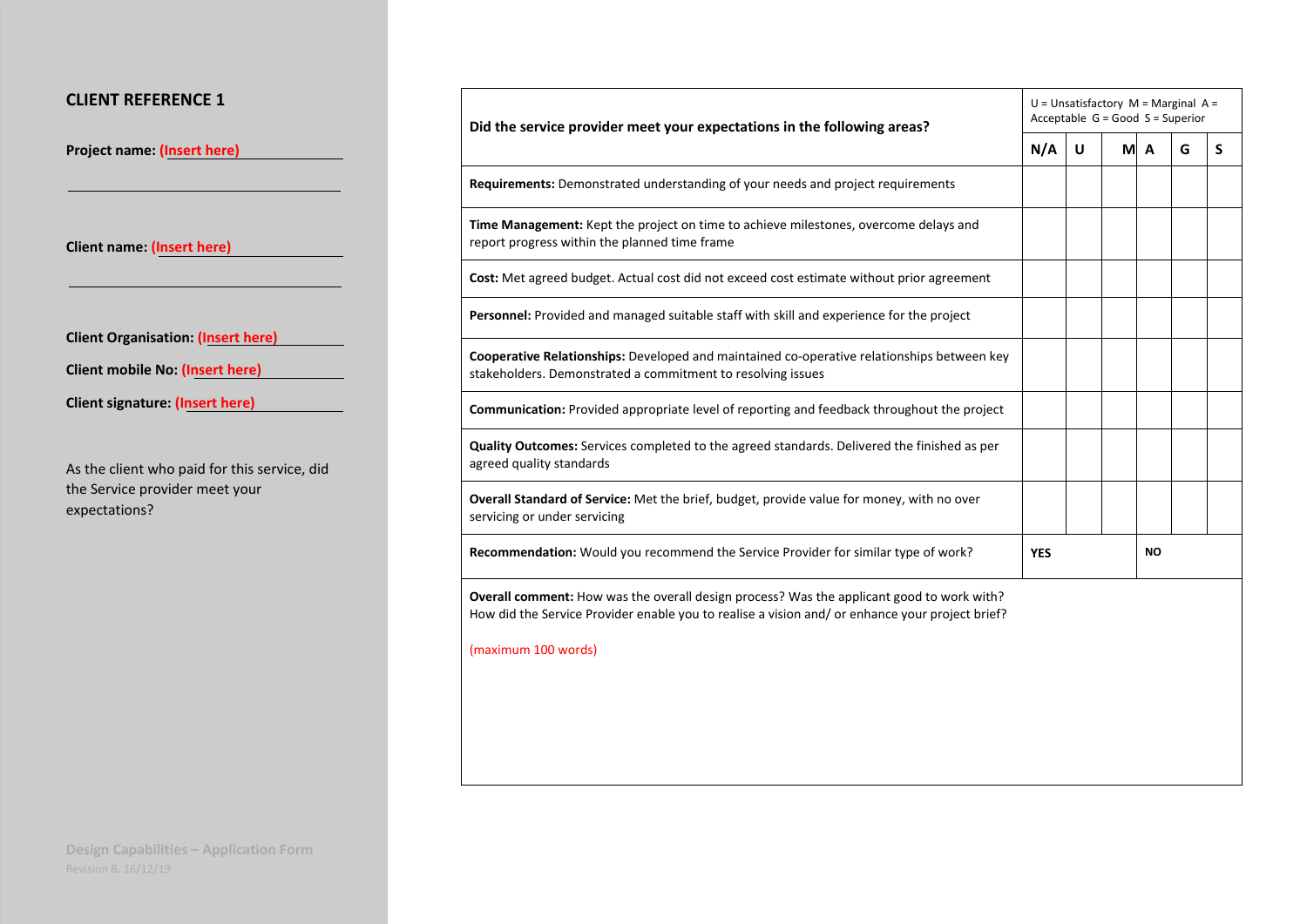## **(Insert project name here)**

**(Insert project name here)** 

# **Capability applied for (please tick):**

|        | Architecture              |  |
|--------|---------------------------|--|
|        | Urban Design              |  |
| Design | Landscape Architecture    |  |
|        | <b>Emerging Practices</b> |  |

# **Project typology (please tick):**

| Health            | Defence         | Res              |
|-------------------|-----------------|------------------|
| Education         | Transport       | <b>Multi Res</b> |
| Sport/Rec.        | Justice         | Comm             |
| Cultural          | Heritage        | Urban            |
| <b>Local Park</b> | <b>Nat Park</b> | Other            |

# **Project scope (please tick completed stages):colun**

| Feasibility                      |
|----------------------------------|
| <b>Business Case</b>             |
| <b>Concept Design</b>            |
| <b>Site Master Plan</b>          |
| <b>Development Application</b>   |
| Design Development               |
| <b>Design Documentation</b>      |
| <b>Construction Advice</b>       |
| <b>Contract Administration</b>   |
| Defects Inspection               |
| <b>Post Occupancy Evaluation</b> |

**Design Capabilities – Application Form** 

#### **Project Example 2 – Overview**

| <b>Client Organisation:</b><br><b>Project Duration and</b><br><b>Completion date:</b><br>\$<br>\$<br><b>Building Contract Value:</b><br>(incl GST)<br><b>Engagement Fee:</b><br>(incl GST)<br>Project: Provide a short description of the project, including the site context, scope and design outcomes.<br>You may consider how the project meets one or more of the 7 objectives of Better Placed.<br>(maximum 75 words)<br>Process: Describe how your firm approached this project. How was complexity managed during the process?<br>How did you respond to or enhance the client's brief?<br>(maximum 75 words) | <b>Client Contact:</b> | Name: | Tel: |  |
|-----------------------------------------------------------------------------------------------------------------------------------------------------------------------------------------------------------------------------------------------------------------------------------------------------------------------------------------------------------------------------------------------------------------------------------------------------------------------------------------------------------------------------------------------------------------------------------------------------------------------|------------------------|-------|------|--|
|                                                                                                                                                                                                                                                                                                                                                                                                                                                                                                                                                                                                                       |                        |       |      |  |
|                                                                                                                                                                                                                                                                                                                                                                                                                                                                                                                                                                                                                       |                        |       |      |  |
|                                                                                                                                                                                                                                                                                                                                                                                                                                                                                                                                                                                                                       |                        |       |      |  |
|                                                                                                                                                                                                                                                                                                                                                                                                                                                                                                                                                                                                                       |                        |       |      |  |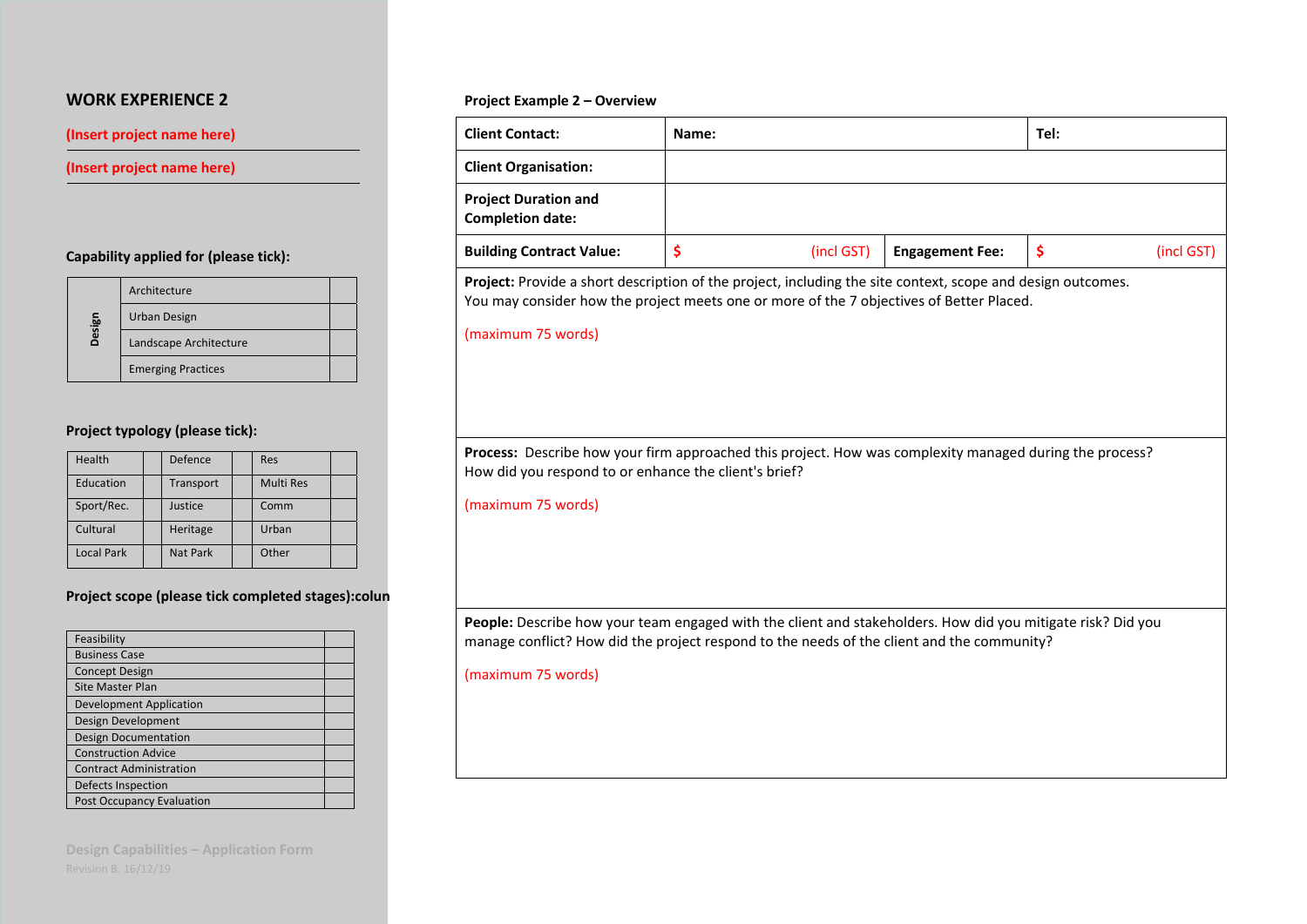**(Insert project name here)** 

**(Insert project name here)** 

**General Note:** Please provide drawings and images of your project. This should include plans, sections and elevations, and at least one drawing or view that shows how the project relates to the broader site context.

**Format note:** Applicants can replace these sheets with their own branded sheets. The format required is A4 landscape orientation, and the number of sheets must not exceed the number provided in this application form.

### **WORK EXPERIENCE 2 – SITE CONTEXT**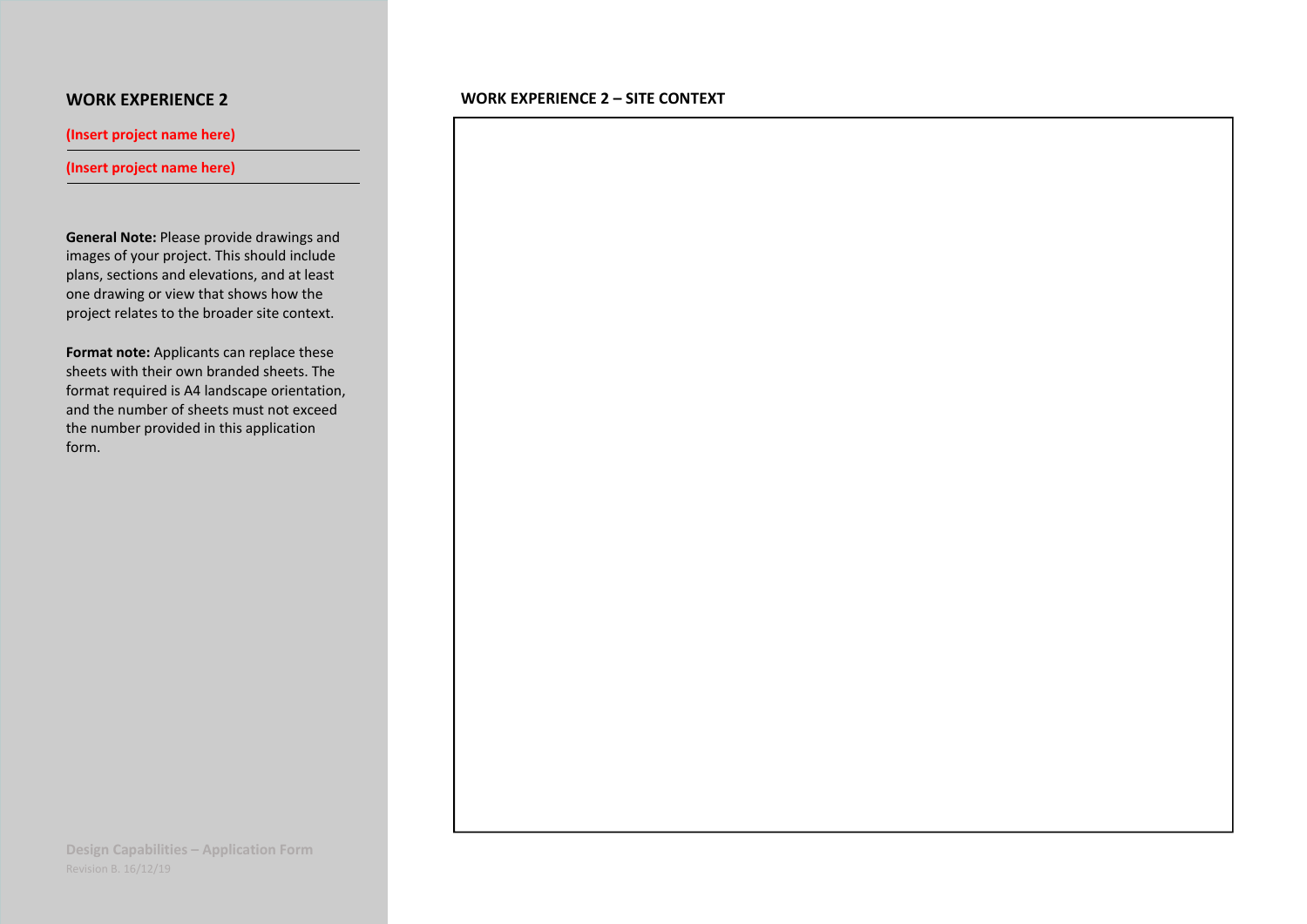#### **WORK EXPERIENCE 2 – KEY DRAWINGS**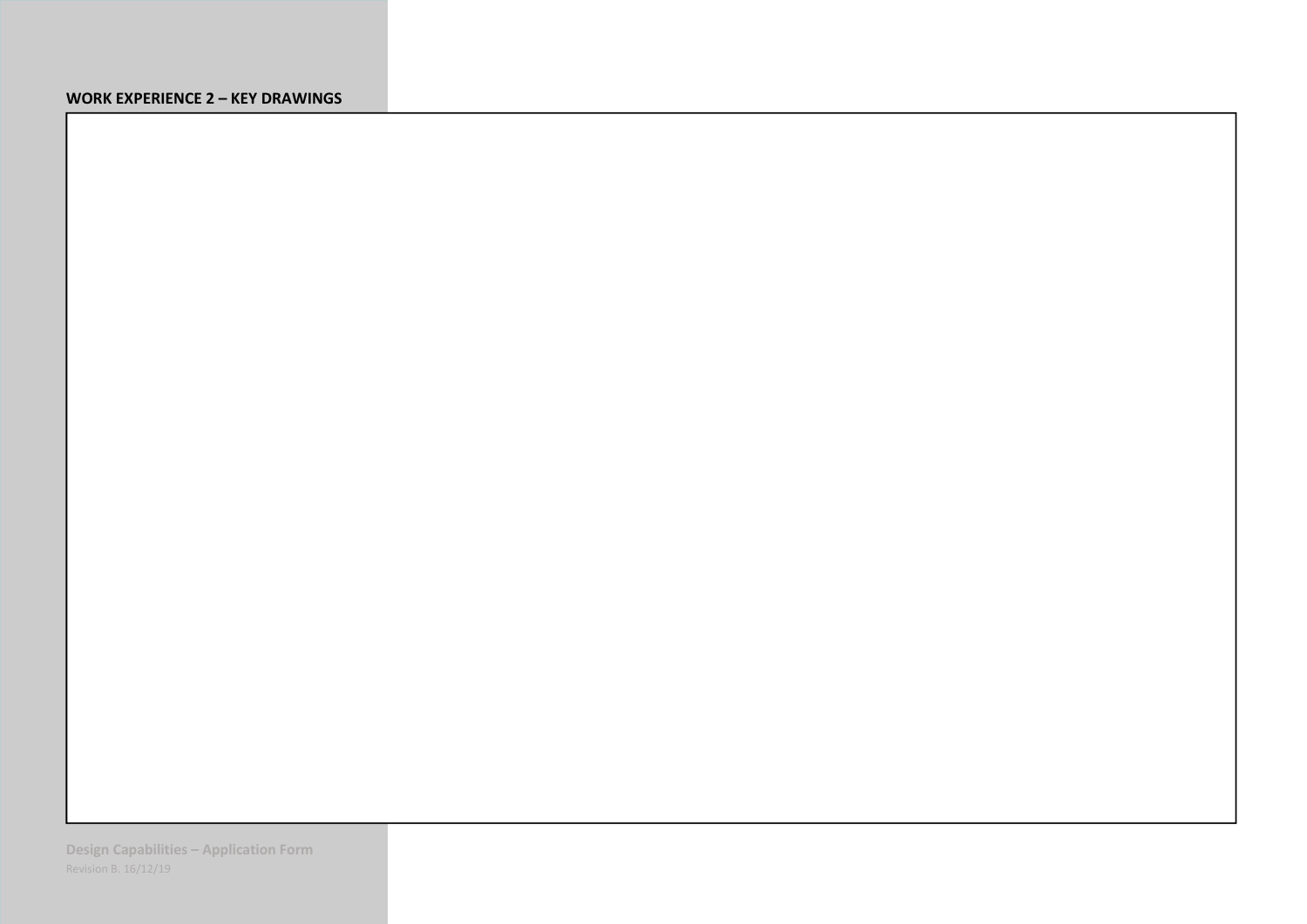#### **WORK EXPERIENCE 2 – DRAWINGS OR IMAGES**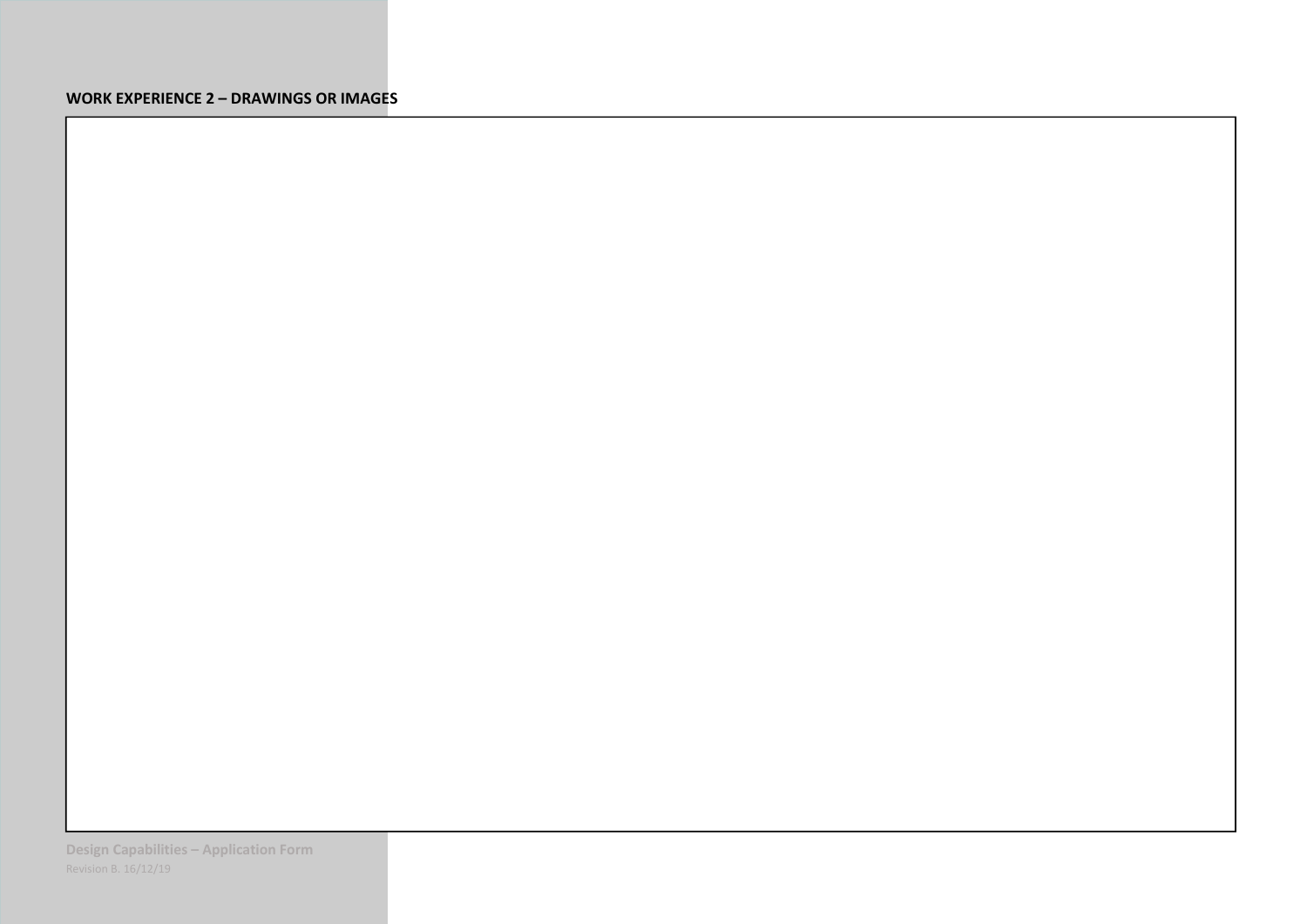# **WORK EXPERIENCE 2 – PROJECT IMAGES**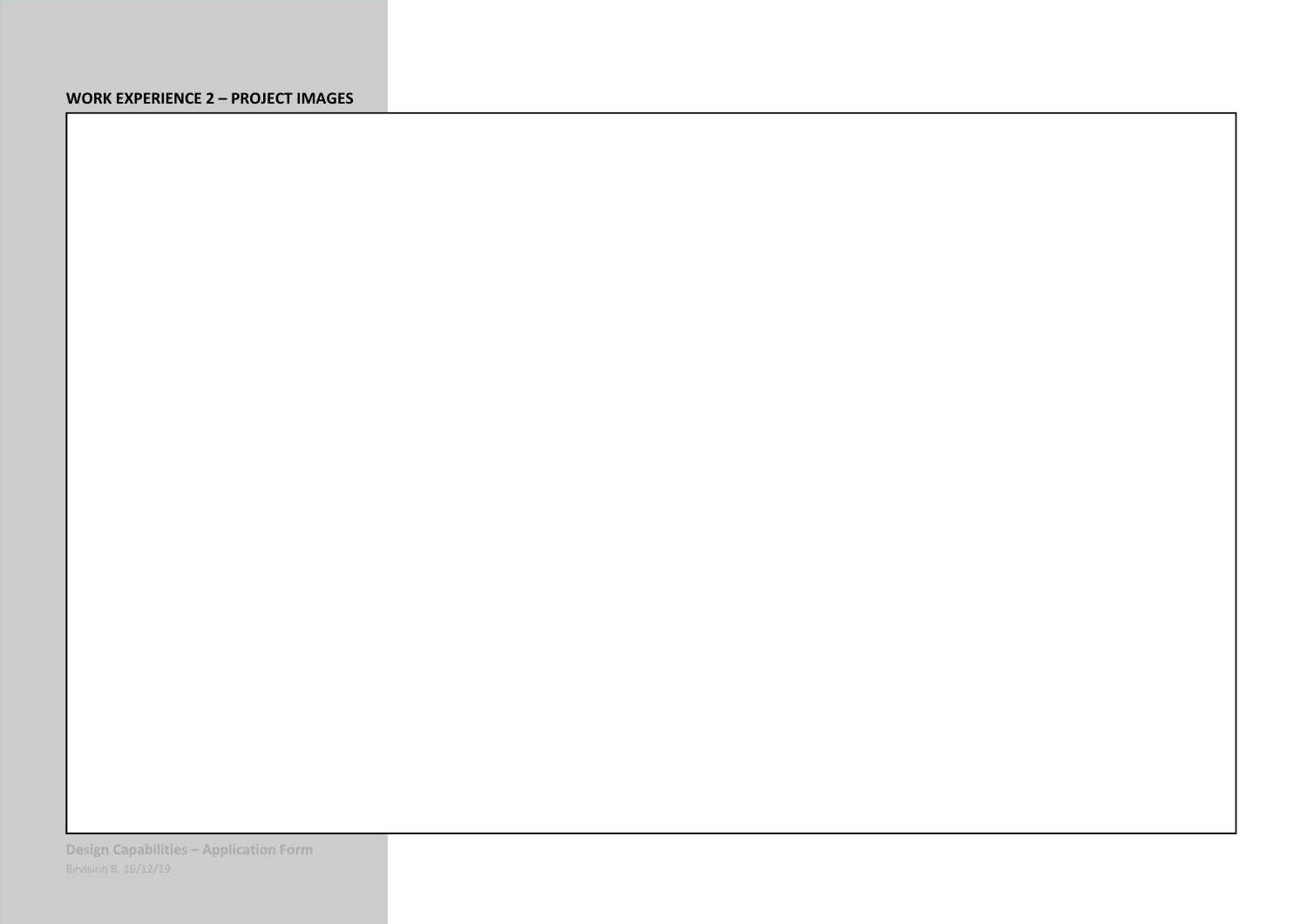# **CLIENT REFERENCE 2**

**Project name: (Insert here)**

**Client name: (Insert here)** 

**Client Organisation: (Insert here)**

| Client mobile No: (Insert here) |  |
|---------------------------------|--|
|---------------------------------|--|

**Client signature: (Insert here)**

As the client who paid for this service, did the Service provider meet your expectations?

| Did the service provider meet your expectations in the following areas?                                                                                                                             |            | $U =$ Unsatisfactory $M =$ Marginal A =<br>Acceptable $G = Good S = Superior$ |           |     |   |   |  |
|-----------------------------------------------------------------------------------------------------------------------------------------------------------------------------------------------------|------------|-------------------------------------------------------------------------------|-----------|-----|---|---|--|
|                                                                                                                                                                                                     |            | U                                                                             |           | M A | G | S |  |
| <b>Requirements:</b> Demonstrated understanding of your needs and project requirements                                                                                                              |            |                                                                               |           |     |   |   |  |
| Time Management: Kept the project on time to achieve milestones, overcome delays and<br>report progress within the planned time frame                                                               |            |                                                                               |           |     |   |   |  |
| Cost: Met agreed budget. Actual cost did not exceed cost estimate without prior agreement                                                                                                           |            |                                                                               |           |     |   |   |  |
| Personnel: Provided and managed suitable staff with skill and experience for the project                                                                                                            |            |                                                                               |           |     |   |   |  |
| Cooperative Relationships: Developed and maintained co-operative relationships between key<br>stakeholders. Demonstrated a commitment to resolving issues                                           |            |                                                                               |           |     |   |   |  |
| Communication: Provided appropriate level of reporting and feedback throughout the project                                                                                                          |            |                                                                               |           |     |   |   |  |
| Quality Outcomes: Services completed to the agreed standards. Delivered the finished as per<br>agreed quality standards                                                                             |            |                                                                               |           |     |   |   |  |
| <b>Overall Standard of Service:</b> Met the brief, budget, provide value for money, with no over<br>servicing or under servicing                                                                    |            |                                                                               |           |     |   |   |  |
| Recommendation: Would you recommend the Service Provider for similar type of work?                                                                                                                  | <b>YES</b> |                                                                               | <b>NO</b> |     |   |   |  |
| <b>Overall comment:</b> How was the overall design process? Was the applicant good to work with?<br>How did the Service Provider enable you to realise a vision and/ or enhance your project brief? |            |                                                                               |           |     |   |   |  |
| (maximum 100 words)                                                                                                                                                                                 |            |                                                                               |           |     |   |   |  |
|                                                                                                                                                                                                     |            |                                                                               |           |     |   |   |  |
|                                                                                                                                                                                                     |            |                                                                               |           |     |   |   |  |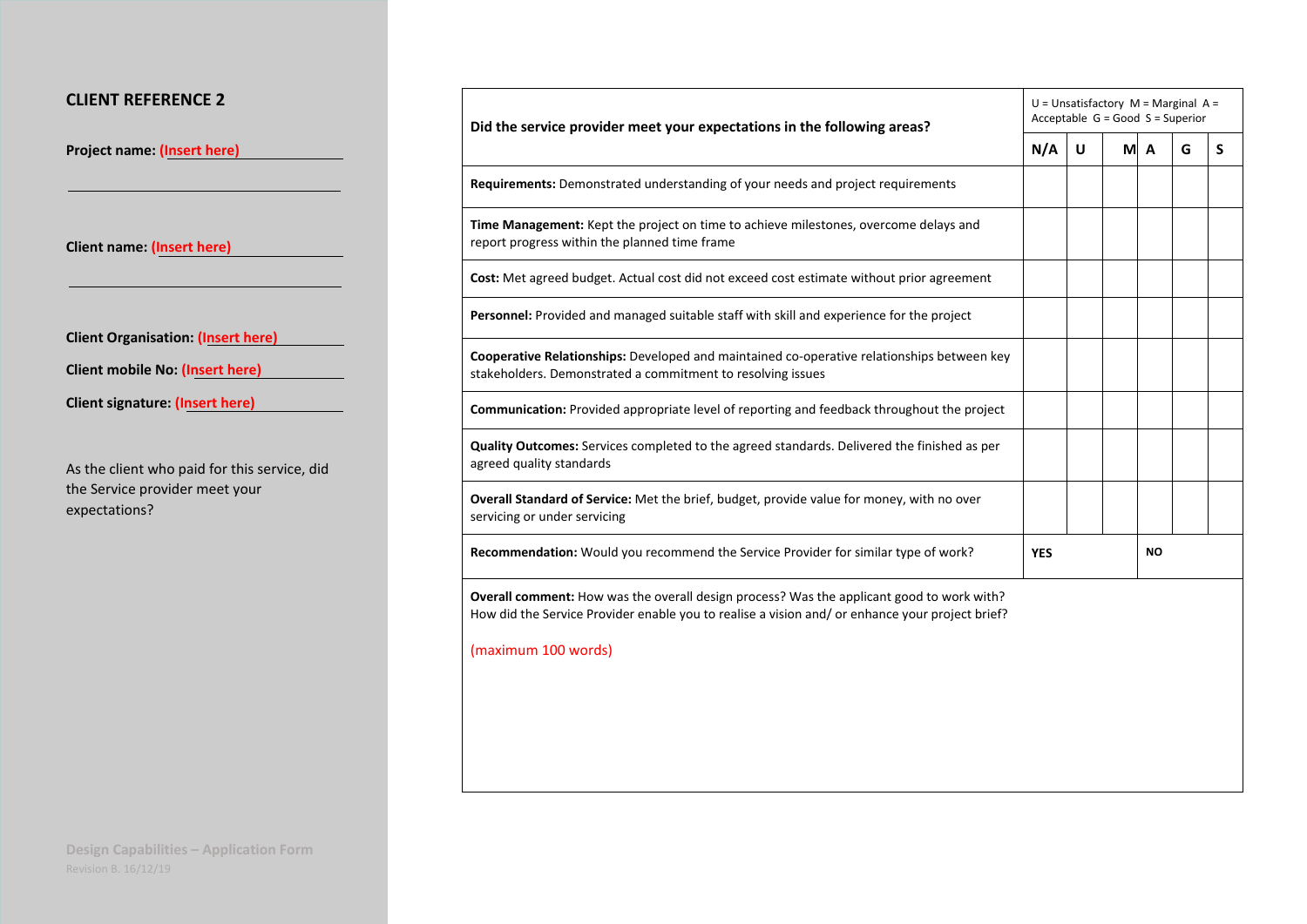## **(Insert project name here)**

## **(Insert project name here)**

# **Capability applied for (please tick):**

|        | Architecture              |  |
|--------|---------------------------|--|
| Design | Urban Design              |  |
|        | Landscape Architecture    |  |
|        | <b>Emerging Practices</b> |  |

# **Project typology (please tick):**

| Health            | Defence         | Res              |  |
|-------------------|-----------------|------------------|--|
| Education         | Transport       | <b>Multi Res</b> |  |
| Sport/Rec.        | Justice         | Comm             |  |
| Cultural          | Heritage        | Urban            |  |
| <b>Local Park</b> | <b>Nat Park</b> | Other            |  |

# **Project scope (please tick completed stages):**

| Feasibility                      |  |
|----------------------------------|--|
| <b>Business Case</b>             |  |
| <b>Concept Design</b>            |  |
| <b>Site Master Plan</b>          |  |
| <b>Development Application</b>   |  |
| Design Development               |  |
| <b>Design Documentation</b>      |  |
| <b>Construction Advice</b>       |  |
| <b>Contract Administration</b>   |  |
| Defects Inspection               |  |
| <b>Post Occupancy Evaluation</b> |  |

**Design Capabilities – Application Form** 

### **Project Example 3 – Overview**

|                                                                                                                                                                                                                               | Name: |            |                        | Tel: |            |
|-------------------------------------------------------------------------------------------------------------------------------------------------------------------------------------------------------------------------------|-------|------------|------------------------|------|------------|
| <b>Client Organisation:</b>                                                                                                                                                                                                   |       |            |                        |      |            |
| <b>Project Duration and</b><br><b>Completion date:</b>                                                                                                                                                                        |       |            |                        |      |            |
| <b>Building Contract Value:</b>                                                                                                                                                                                               | \$    | (incl GST) | <b>Engagement Fee:</b> | \$   | (incl GST) |
| Project: Provide a short description of the project, including the site context, scope and design outcomes.<br>You may consider how the project meets one or more of the 7 objectives of Better Placed.<br>(maximum 75 words) |       |            |                        |      |            |
| Process: Describe how your firm approached this project. How was complexity managed during the process?<br>How did you respond to or enhance the client's brief?<br>(maximum 75 words)                                        |       |            |                        |      |            |
|                                                                                                                                                                                                                               |       |            |                        |      |            |
|                                                                                                                                                                                                                               |       |            |                        |      |            |
| People: Describe how your team engaged with the client and stakeholders. How did you mitigate risk? Did you<br>manage conflict? How did the project respond to the needs of the client and the community?                     |       |            |                        |      |            |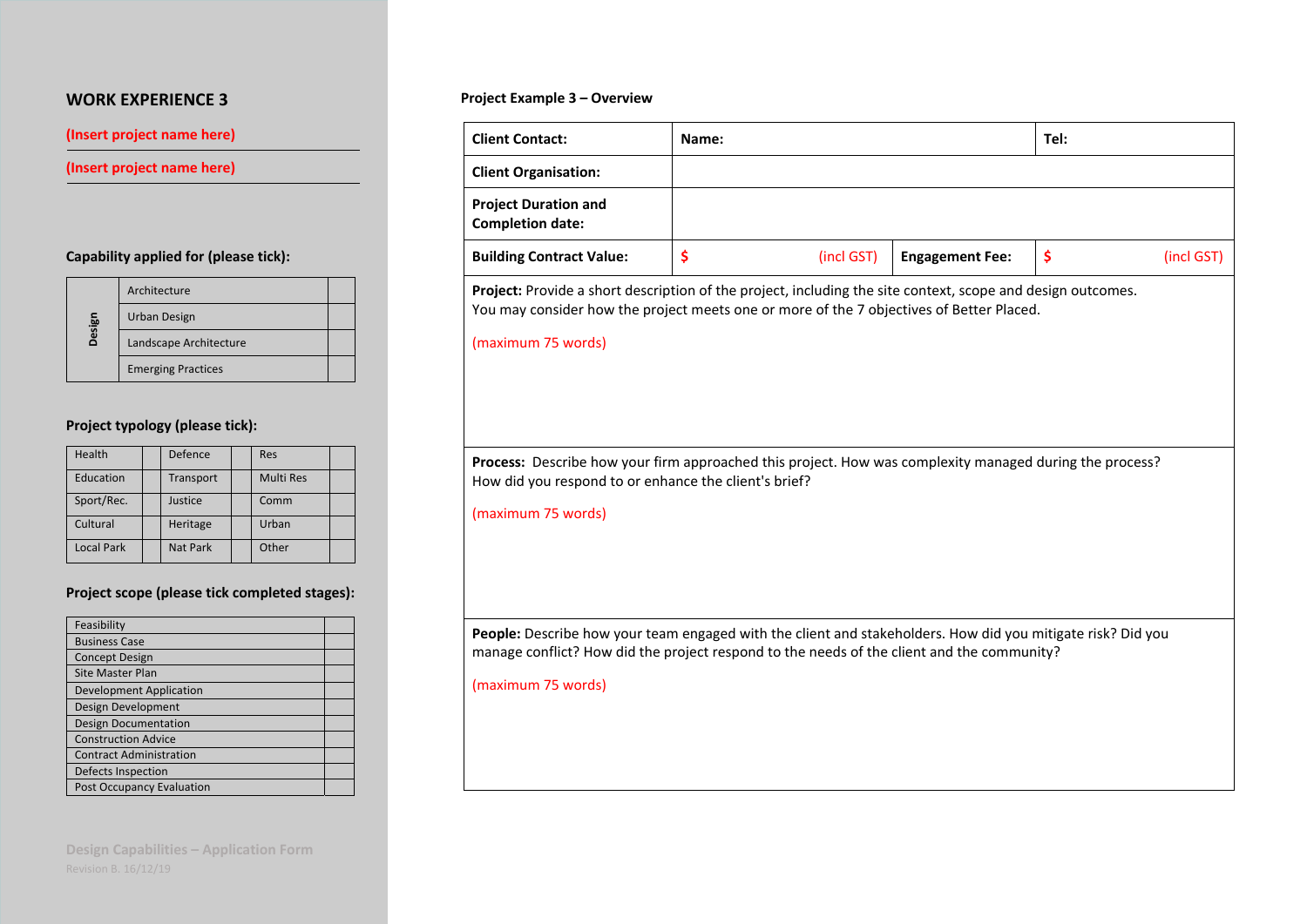**(Insert project name here)** 

**(Insert project name here)** 

**General Note:** Please provide drawings and images of your project. This should include plans, sections and elevations, and at least one drawing or view that shows how the project relates to the broader site context.

**Format note:** Applicants can replace these sheets with their own branded sheets. The format required is A4 landscape orientation, and the number of sheets must not exceed the number provided in this application form.

**WORK EXPERIENCE 3 – SITE CONTEXT**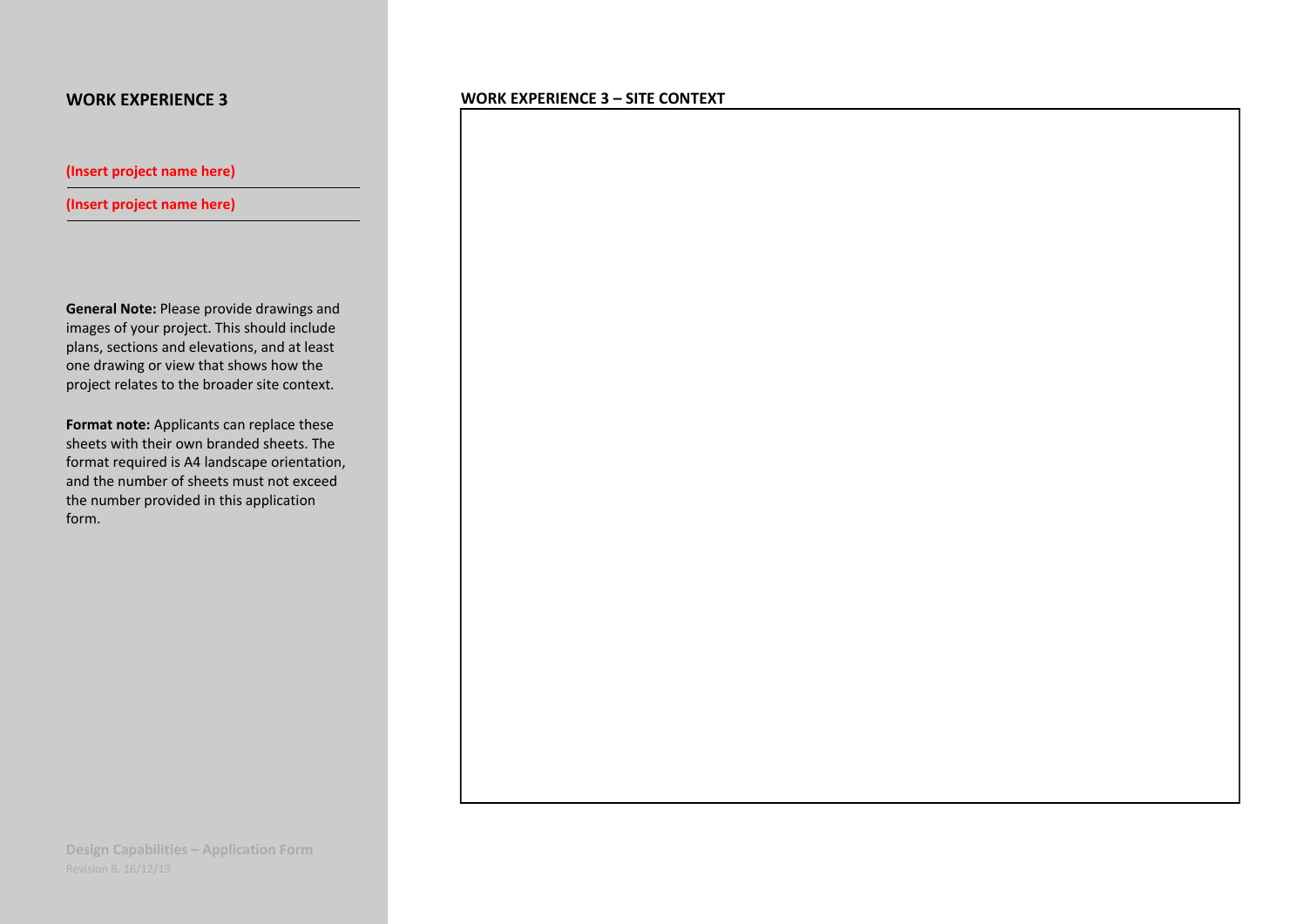#### **WORK EXPERIENCE 3 – KEY DRAWINGS**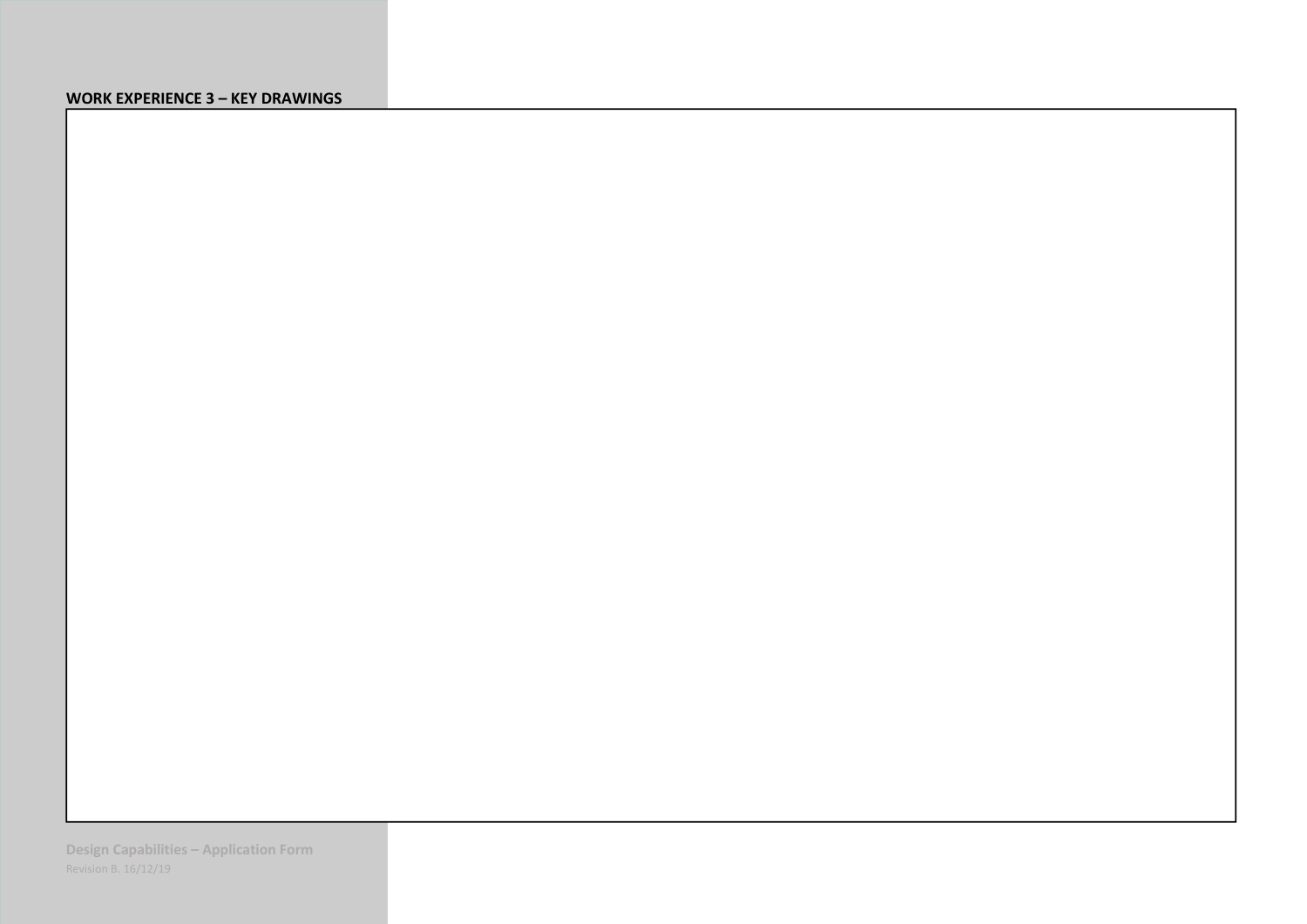# **WORK EXPERIENCE 3 – DRAWINGS OR IMAGES**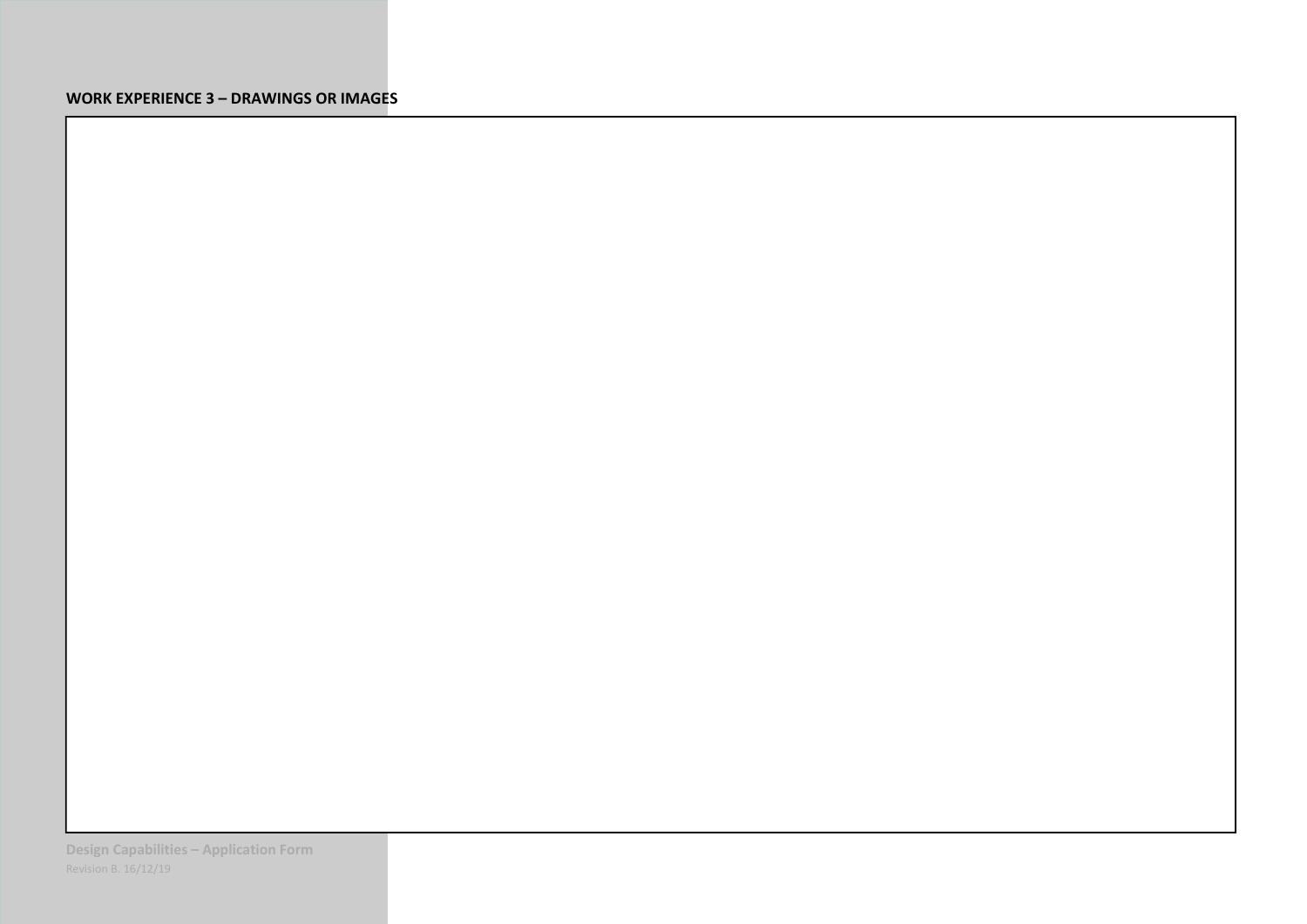# **WORK EXPERIENCE 3 – PROJECT IMAGES**